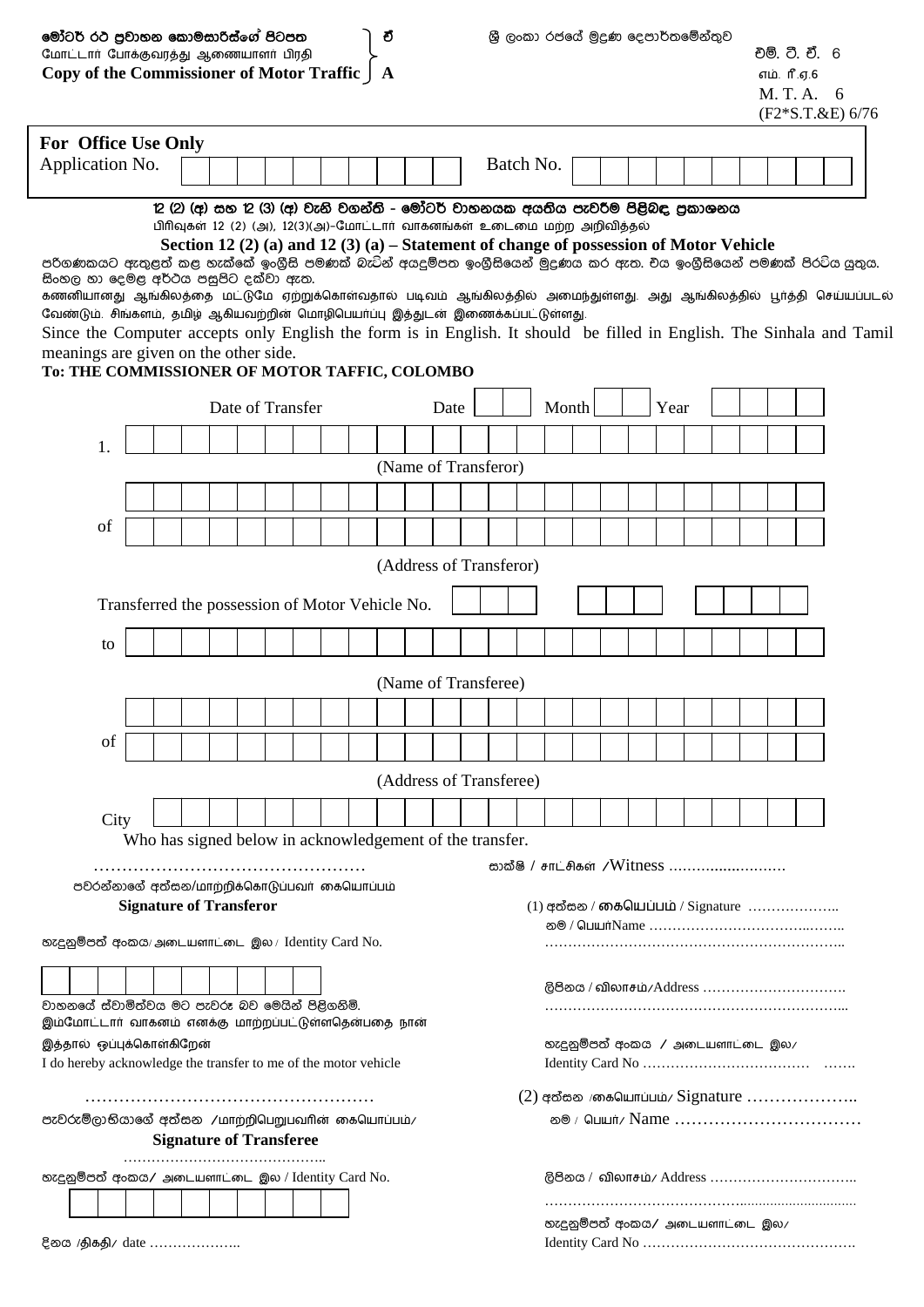# සිංහල හා දෙමළ අර්ථය

சிங்கள தமிழ் விளக்கம்

(මෙම කොටස දැන ගැනීම සඳහා පමණි)

(இந்தபந்தி அற்வுறுத்தலுக்காகமாத்திரம்)

මෝටර් රථ පුවාහන කොමසාරිස්තුමා වෙත,

|                                                                      | (පවරන්නාගේ ලිපිනය )         |                          |
|----------------------------------------------------------------------|-----------------------------|--------------------------|
|                                                                      |                             |                          |
| (පවරන්නාගේ නම)                                                       |                             | (පැවරූ දින)              |
|                                                                      |                             |                          |
|                                                                      |                             | (පැවරුම්ලාභියාගේ ලිපිනය) |
|                                                                      |                             |                          |
|                                                                      | (පැවරුම්ලාභියාගේ නම)        |                          |
| මෙයින් නිවේදනය කරමි. පැවරීම පිළිගත් බවට ඔහු විසින් පහත අත්සන් කර ඇත. |                             |                          |
|                                                                      |                             |                          |
| (மாற்றி கொடுப்பவரின் விலாசம்)                                        |                             |                          |
|                                                                      |                             |                          |
| (மாற்றி கொடுப்பவரின் பெயர்)                                          |                             |                          |
|                                                                      |                             |                          |
|                                                                      | (மாற்றி பெறுபவரின் விலாசம்) |                          |
| (1.0700000)(1.000100000)                                             |                             |                          |

(மாற்றி பெறுபவரின் பெயர்)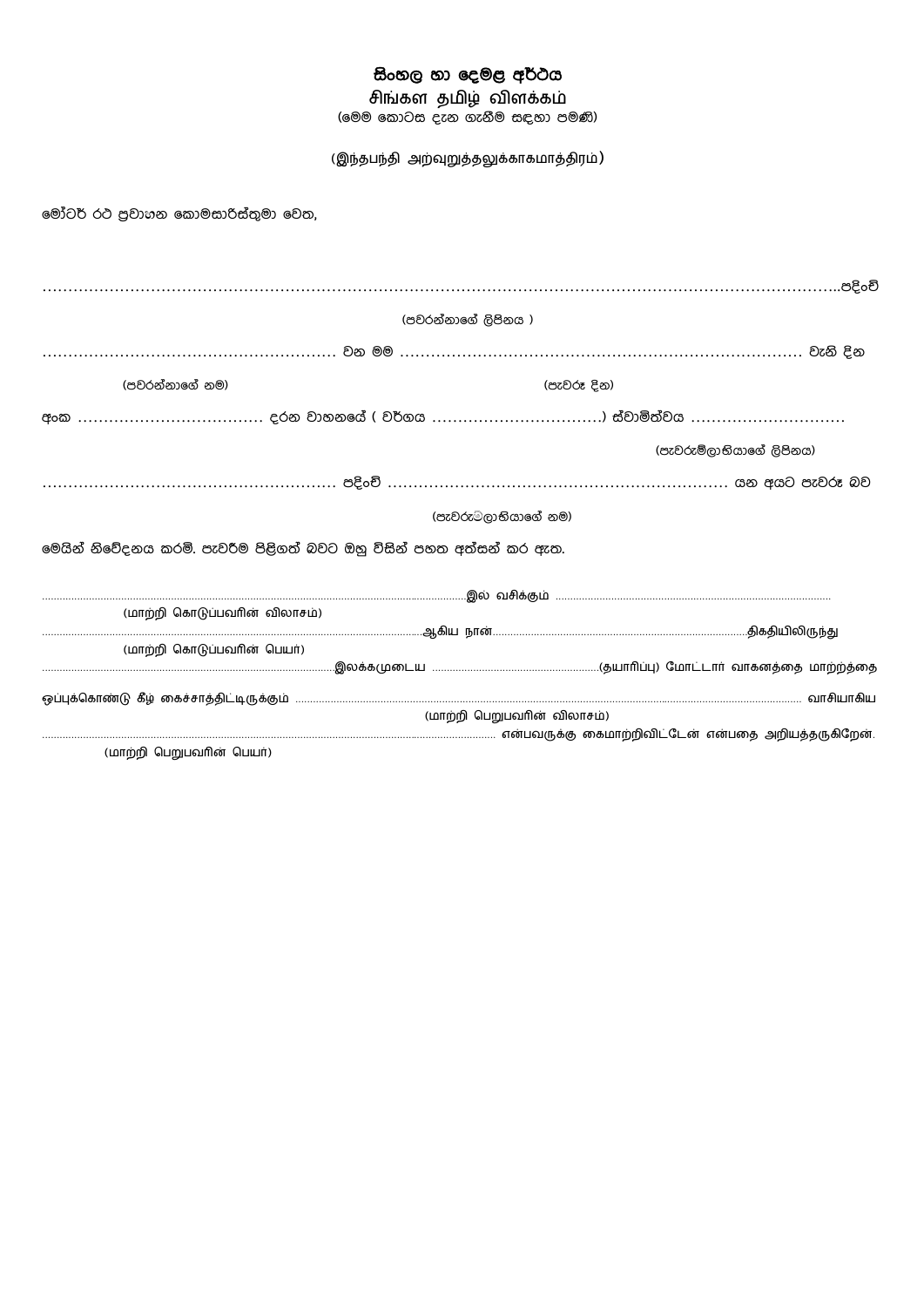| මෝටර් රථ පුවාහන කොමසාරිස් පිටපත               | ີ 85 |
|-----------------------------------------------|------|
| மோட்டார் போக்குவரத்து ஆணையாளர் பிரதி          |      |
| Copy of the Commissioner of Motor Traffic   C |      |

| <b>For Office Use Only</b> |  |  |  |  |  |           |  |  |  |  |  |  |
|----------------------------|--|--|--|--|--|-----------|--|--|--|--|--|--|
| Application No.            |  |  |  |  |  | Batch No. |  |  |  |  |  |  |

එò. £. ඒ. 8

M. T. A. 8 (F2 S.T.&E) 05/82

# 13 (1) වැනි වගන්තිය பிரிவு 13 (1)

**Section 13 (1)** 

### පැවරීමෙන් පසු වාහනයක් ලියාපදිංචි කිරීම සඳහා අයදුම්පත

### **APPLICATION FOR REGISTRATION OF A MOTOR VEHICLE ON TRANSFER**

පරිගණකයට ඇතුළත් කළ හැක්කේ ඉංගීසි පමණක් බැවින් අයදුම්පත ඉංගීසියෙන් මුදුණය කර ඇත. චය ඉංගීසියෙන් පමණක් පිරව්ය යුතුය. සිංහල හා දෙමළ අර්ථය පසු පිටෙහි දක්වා ඇත.

்கணனியானது ஆங்கிலத்தை மட்டுமே ஏற்றுக்கொள்வதால் படிவம் ஆங்கிலத்தில் அமைந்துள்ளது. அது ஆங்கிலத்தில் பூர்த்தி செய்யப்படல் வேண்டும். சிங்களம், தமிழ் ஆகியவற்றின் மொழிபெயர்ப்பு இத்துடன் இணைக்கப்பட்டுள்ளது.

Since the Computer accepts only English the form is in English. It should be filled in English. The Sinhala and Tamil meanings are given on the other side.

## **To: The Commissioner of Motor Traffic**

| Colombo                                                           |  |  |
|-------------------------------------------------------------------|--|--|
| Consequent on a transfer from (name of the transferor)            |  |  |
|                                                                   |  |  |
| 1. (Name of the transferee)                                       |  |  |
|                                                                   |  |  |
|                                                                   |  |  |
| Of (address of the transferee)                                    |  |  |
|                                                                   |  |  |
|                                                                   |  |  |
| City                                                              |  |  |
| declare that I am entitled to the possession of Motor Vehicle No: |  |  |

and hereby apply to be registered as the new owner thereof :

I. Purpose for which the vehicle will be used Commercial Private

II. Licensing Authority

| <b>Divisional Secretariat</b> |  |  |  |  |  |  |  |
|-------------------------------|--|--|--|--|--|--|--|
| District                      |  |  |  |  |  |  |  |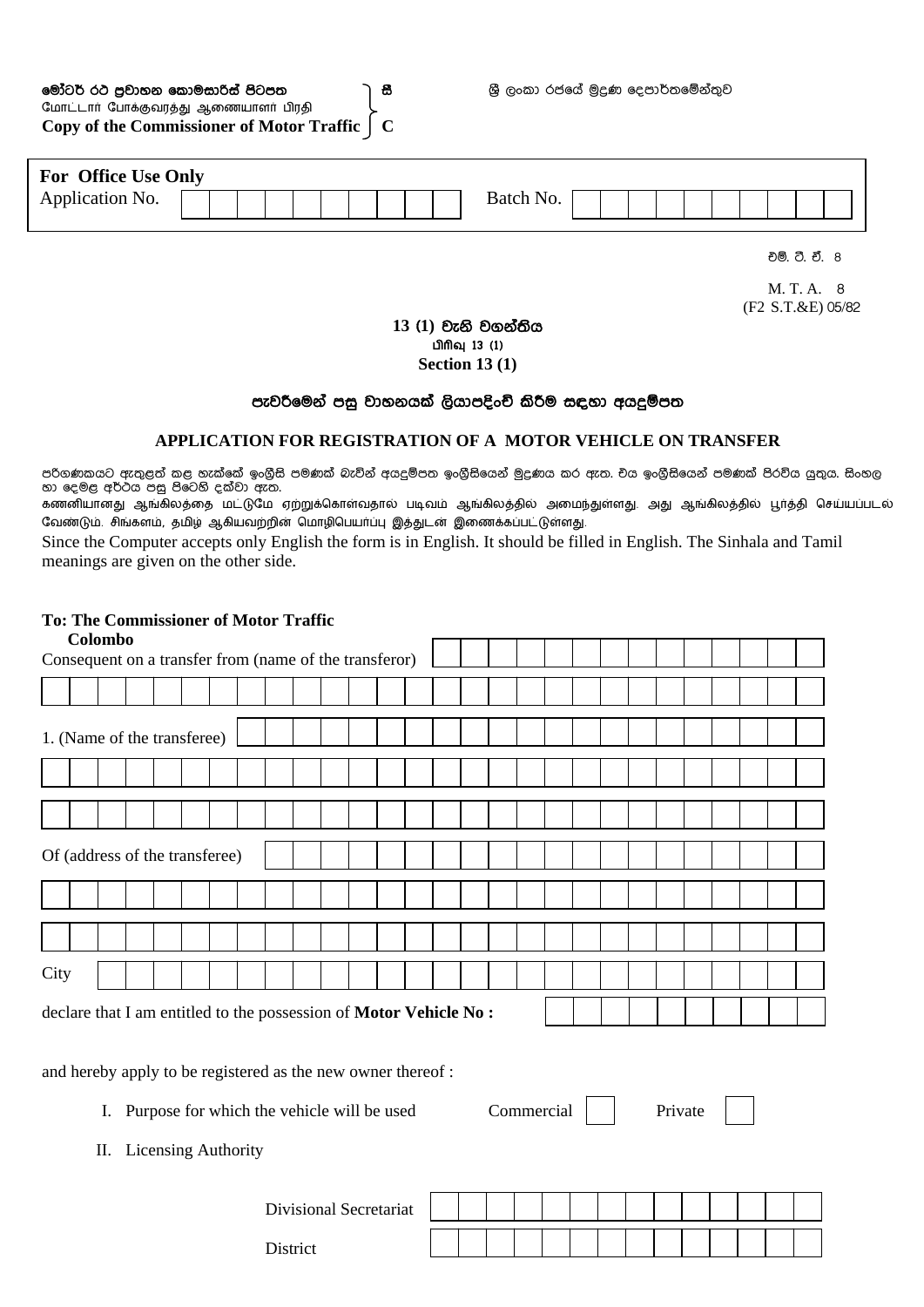III. Date of coming into possession



- IV. පළාත වෙනස්වන්නේ නම් අංක තහඩුව ලබාගන්නා දිස්තික් ලේකම් කාර්යාලය மாகாணம் மாற்றப்படும் போது இலக்கத்தகடு பெற்றுக்கொள்ளப்படும் மாவட்டம் : In case of change of province, Number Plate will be collected at District Secretariat :
- V. පහත සඳහන් ලියකියවිලි මේ සමග එවමි. பின்வரும் பத்திரங்கள் இத்துடன் இணைக்கப்பட்டுள்ளன The following documents are attached herewith :
	- I. වාහනයේ ලියාපදිංචි කිරීමේ සහතිකය வாகனத்தின் பதிவுச்சான்றிதழ் Certificate of Registration of vehicle
	- II. ආදායම් බලපතුය / බලපතු ගාස්තු ගෙවා ලබා ගත් කුවිතාන්සිය / පාවිච්චි නොකිරීමේ නිවේදනයේ පිටපත (வரி) அனுமதிப்பத்திரம் / (லைசன்ஸ்) அனுமதிப்பத்திர கட்டணத்தைக் கொடுப்பனவு செய்ததற்காக காசுப்பற்றுச்சீட்டு / உபயோகிக்காமை பற்றிய அறிவித்தலின் பிரதி Revenue Licence / Cash receipt for the payment of licence duty / Copy of the notice of Non-User.

මෙහි සඳහන් කරුණු හැම අතින්ම සතූ හා නිවැරදි බව පකාශ කරමි. இதில் கொடுக்க்ப்பட்டுள்ள விபரங்கள் யாவும் உண்மையானவை என்றும் சரியானவை என்றும் நான் இத்தால் வெளிப்படுத்துகின்றேன். I here by declare that the particulars given herein are true and accurate in every respect.

> නව අයිතිකරුගේ අත්සන புதிய உடைமையாளரின் கையொப்பம் Signature of New Owner

දිනය /திகதி/ Date : ……………………………………

#### සිංහල හා ෙදමළ අĂථය

சிங்கள தமிழ் விளக்கம் ( මෙම කොටස දැන ගැනීම සඳහා පමණි ) (இந்தபந்தி அற்வுறுத்தலுக்காகமாத்திரம்)

මෝටර් රථ පුවාහන කොමසාරිස්තුමා වෙත, மோட்டார் போக்குவரத்து ஆணையாளருக்கு,

………………………………………………………………………………………………. Ēසින් ……………………………………………...

…………………………………පදUංz ……………………………………………………………………………………………………… වන මා වෙත පවරනු ලැබූ අංක .......................... දරන (වර්ගය .................... ) වාහනයේ ස්වාමිත්වයට හිමි බව පුකාශ කරන අතර මා චහි නව අයිතිකරු ලෙස ලියාපදිංචි කරන මෙන් මෙයින් ඉල්ලා සිටිමි.

- I. වාහනය පා ටිච්චි කරන්නේ කුමන කටයුත්තක් සඳහා ද? වෙළඳ / පුද්ගලික
- II. බලපතු අධිකාරිය පාදේශීය ලේකම් කාර්යාලය දිස්තික්කය
- $III.$  වාහනයේ ස්වාමිත්වය ලත් දිනය

மோட்டார் வாகனத்தை வைத்திருக்க உரிமையுடையேன் என்பதை அறியத்தந்து அதன் புது உடமையாளராகப் பதிவு செய்வதற்கு இத்தால் விண்ணப்பிக்கிறேன்.

- I. வாகனம் பாவிப்பது என்ன தேவைக்காக : வியாபாரத்துக்கு / : சொந்தப் பாவனைக்கு II. அனுமதிப்பத்திர அதிகாரி:
	- பிரதேச செயளாளர் செயலகம்